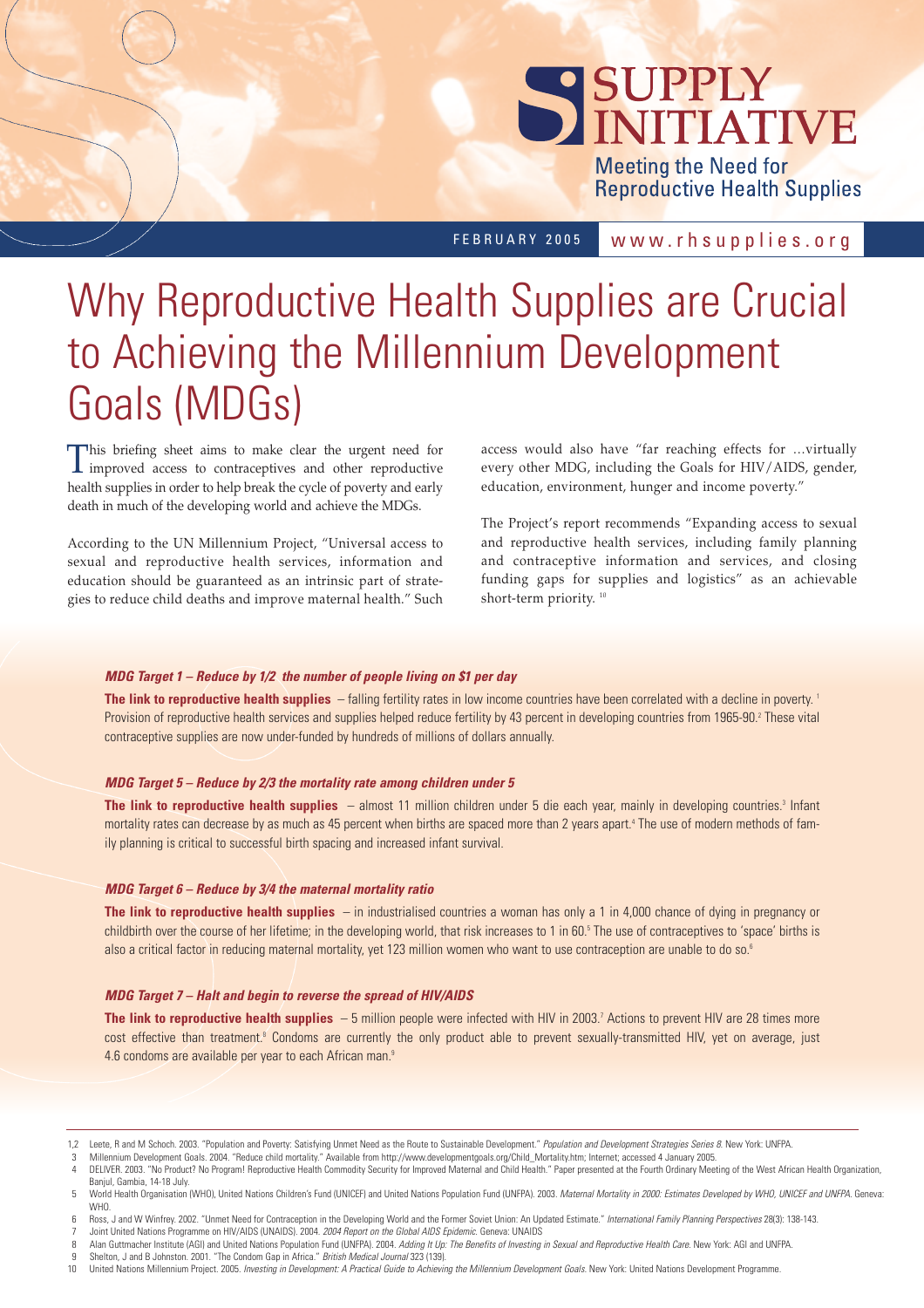#### **The Role of Reproductive Health Supplies in Reducing Poverty**

1 in every 4 people in developing countries (1.1 billion people) subsist on less than US\$1 a day, the standard mark of extreme poverty.<sup>11</sup>

Poverty and poor reproductive health have mutually causal relationships: poverty is created and worsened when adults cannot work due to their own illnesses or the need to care for sick children. Similarly, being poor makes people less able to afford the nutritional and medical services that they need to stay healthy.

Sexual and reproductive illnesses cause more than one third of the global burden of disease amongst women of childbearing age and one fifth among the population overall.<sup>12</sup>

*"Impoverished people living in rural areas have the highest fertility rates and the largest families. Rapid population growth and shrinking farm sizes make rural poverty worse. Poor people (in rural and urban areas) have less access to information and services to space or limit their pregnancies… [Overcoming the poverty trap] is helped by a voluntary reduction in fertility, which promotes greater investments in the health, nutrition and education of each child."*

**Millennium Project "Investing in Development," January 200513**

According to one study, in poor countries (where more than 10 percent of people live in poverty), women have an average of 4.6 births, whereas in richer countries (with a poverty level below 10 percent), they have a total fertility rate of 2.3.14

Lowering fertility rates, through expanded knowledge about family planning and access to contraceptive supplies, stimulates economic growth on the societal level but also has substantive benefits for individuals and families. Just as national governments are able to spend more per capita on social welfare when population growth slows, parents can invest more in health and education costs for each child if they have a smaller family. Couples who have smaller families are often able to have women work outside the home and to save more of their income, thus increasing national labour supply, investment and growth.

#### **Reproductive Health Supplies are Vital to Reducing Child and Maternal Mortality**

The MDGs on maternal and child mortality are unlikely to be achieved by 2015.

Maternal mortality rates "remain unacceptably high in every region," according to the United Nations, and have not reduced significantly in the last 15 years. Progress in reducing child mortality levels is slowing in many regions and neo-natal mortality remains particularly high.15

Lengthening the interval between births (birth spacing) is a key means of improving both maternal and child health. Ensuring access to family planning services and supplies enables women to

decide the timing and spacing of their children and this has both immediate and longer term health benefits for the mother, the child, and the family.

In Mali, for example, infant mortality rates are 45 percent lower when births are spaced more than 2 years apart.<sup>16</sup>

A study of 15 West African countries found that those with the highest contraceptive use have the lowest maternal mortality rates and vice versa.<sup>17</sup>

| <b>Country</b> | Contraceptive use (%) | <b>Maternal mortality</b><br>per 100,000 live births |
|----------------|-----------------------|------------------------------------------------------|
| Sierra Leone   |                       | 2,100                                                |
| Burkina Faso   | 5                     | 1,400                                                |
| Cape Verde     | 46                    | 190                                                  |

These MDGs, although part of an overarching poverty reduction framework, are expressed as national averages and therefore do not require measurable improvement to occur among the poor. In certain countries, the goals could even be achieved with little impact on the mortality rates among the poorest, thus failing to address the overall goal of poverty reduction.18

A "top down" approach to reducing maternal and infant mortality would, for example, prioritise the provision of new specialist obstetric and neonatal units, to which the richer, urban sections of society would have most access. A more "bottom up" approach, in contrast, would focus more on the expansion of reproductive health care and access to contraceptives and other reproductive health supplies to rural or disadvantaged communities.

According to the World Bank, spending and progress towards meeting health goals most benefits poor people – those in greatest need – when it is concentrated among them rather than distributed more broadly to society as a whole.<sup>19</sup> Unless governments choose to actively target their MDG action plans towards the most disadvantaged, the fulfilment of the health MDGs may not make a significant impact either on the disparity between mortality rates in different segments of the community or the actual number of deaths amongst the poorest.

The "bottom up" approach, prioritising access to care and contraceptives, could also be highly cost effective. Research shows that an increase from zero to 20 percent contraceptive use in a high fertility, high mortality region would avert maternal and infant deaths for only US\$140 per affected individual.<sup>20</sup>

### **Reproductive Health Supplies Help Halt the Spread of HIV/AIDS**

40 million people worldwide are now infected with HIV/AIDS.<sup>21</sup> The

13 United Nations Millennium Project. 2005. *Investing in Development: A Practical Guide to Achieving the Millennium Development Goals.* New York: United Nations Development Programme.

- 18 Gwatkin, D. 2000. "Health Inequalities and the Health of the Poor: What Do We Know? What Can We Do?" *Bulletin of the World Health Organisation*, 78(1). 19 World Bank. Undated. "Reproductive Health and Poverty." Available from http://wbln0018.worldbank.org/HDnet/hddocs.nsf/vtlw/8FC90D3546E938CE85256DE9005A248C?OpenDocument; Internet; accessed
- 18 November 2004.

20 Walsh, J, et al. 1993. "Maternal and perinatal health." *Disease Control Priorities in Developing Countries*. New York: Oxford University Press.

<sup>11</sup> Millennium Development Goals. 2004. "Eradicate extreme poverty and hunger." Available from http://www.developmentgoals.org/Poverty.html; Internet; accessed 17 November 2004.

<sup>12</sup> Alan Guttmacher Institute (AGI) and United Nations Population Fund (UNFPA). 2004. *Adding It Up: The Benefits of Investing in Sexual and Reproductive Health Care.* New York: AGI and UNFPA.

<sup>14</sup> Mason, A and S Lee. 2004. "The Demographic Dividend and Poverty Reduction." Paper presented at the Seminar on the Relevance of Population Aspects for the Achievement of the Millennium Development Goals, New York, 17-19 November.

<sup>15</sup> UN Millennium Project. 2005. *Investing in Development: A Practical Guide to Achieving the Millennium Development Goals: New York. United Nations Development Programme<br>16,17 DELIVER. 2003. "No Product? No Program! Repro* DELIVER. 2003. "No Product? No Program! Reproductive Health Commodity Security for Improved Maternal and Child Health." Paper presented at the Fourth Ordinary Meeting of the West African Health Organization, Banjul, Gambia, 14-18 July.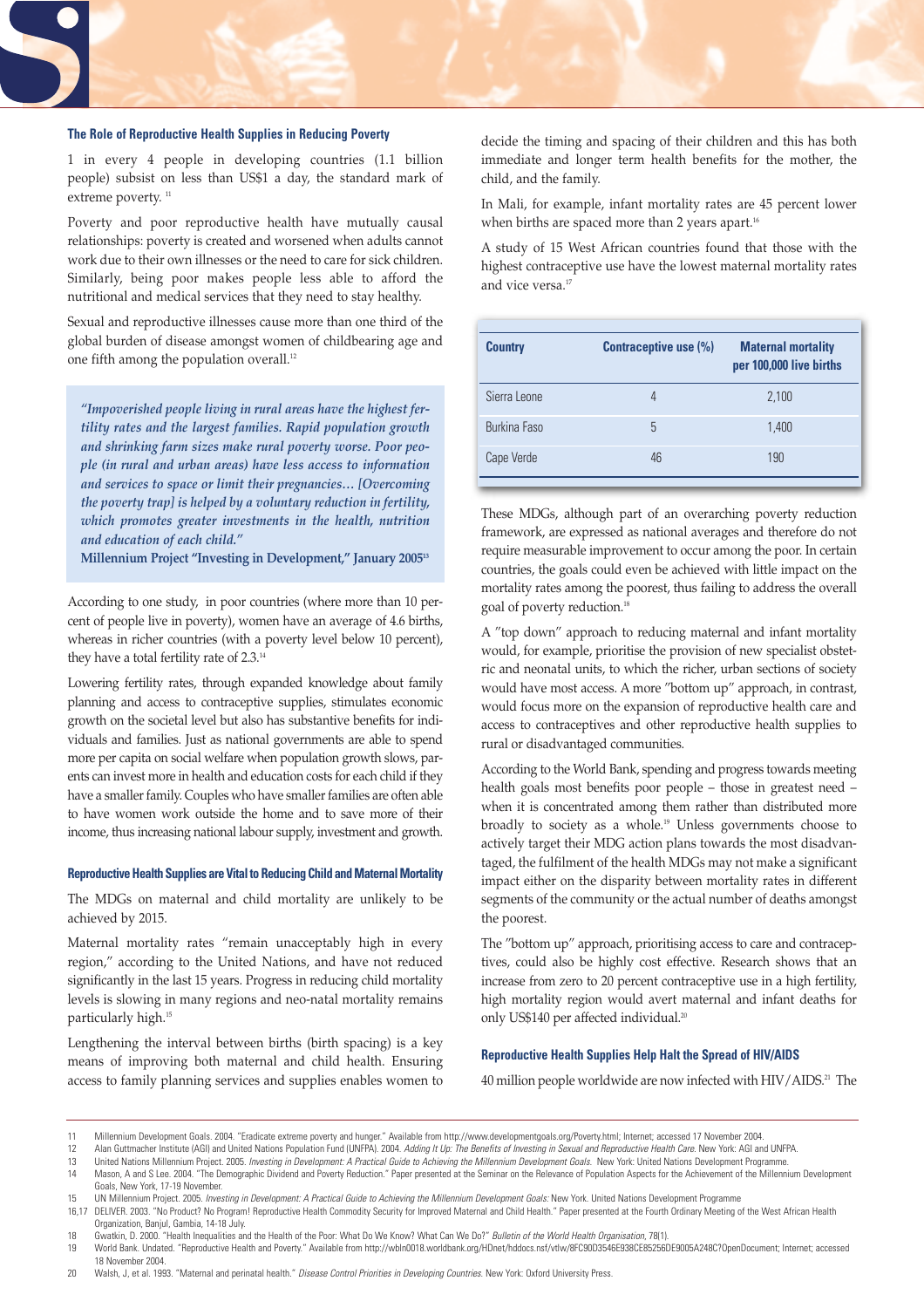massive impact of the pandemic compounds the negative cycle of high fertility rates and poor child and maternal health in many of the poorest countries.

The spread of the HIV/AIDS pandemic has tremendous impact on both national economies and household income. Households affected by HIV/AIDS are more likely to be poor than those not affected by the disease.<sup>22</sup> The care and treatment of individuals with HIV, as well as absence from a job, combined with eventual funeral costs, can shrink household income by 66 to 80 percent.<sup>23</sup>

The loss of skilled workers and the income they provide to their families erodes economic standards and quality of life in the region. This causes a further reduction in public funds for health and education, creating a cycle of deterioration. Children who are orphaned by AIDS lose access to income and education and therefore contribute less to the economy if they reach adulthood.

Condoms – currently the only product which protects against sexual transmission of HIV – are an essential component of all strategies to halt the spread of HIV. Yet donors and governments provide the equivalent of only 4.6 condoms annually for each man in Africa, and by 2015 the gap in donor-provided condoms could be more than 12 billion condoms worldwide.<sup>24</sup> The use of condoms and other contraceptives to prevent pregnancies among HIV-positive women is also essential if mother-to-child transmission of the virus is to be reduced.25

Although both prevention and treatment are necessary to minimise the impact of the pandemic on development and poverty reduction, interventions to prevent HIV are estimated to be 28 times more cost effective than anti-retroviral treatment.<sup>26</sup>

# **Greater Access to Reproductive Health Supplies - A Priority if the MDGs are to Succeed**

Access to high-quality, affordable condoms and other contraceptives, and the knowledge to use them correctly, can help people avoid unwanted births – estimated at over 22 million per year in developing countries – and protect themselves from  $HIV/ALDS$ .<sup>27</sup>

Unfortunately, most of the developing world experiences chronic shortfalls of these reproductive health supplies.

• In 2003, donors provided US\$216 million towards the cost of contraceptives and condoms, but total need was estimated at almost \$1.3 billion.<sup>28</sup>

Developing country governments are not able to fully meet the gap between total cost and the amount supplied by donors, and the unfilled need for these supplies is hundreds of millions of dollars annually. Moreover, they lack the capacity to consistently and reliably forecast, finance, procure and deliver the supplies necessary for reproductive health programs.

The efforts of social marketing groups and non-governmental organisations (NGOs) to raise awareness about family planning, along with



*A woman in rural Madagascar instructs a neighbour on how to use oral contraceptives*

the AIDS pandemic, have increased demand for contraception, but provision of supplies has not kept up and the shortfall is expanding. Increased demand also stems from a rise in the number of young people reaching their reproductive years, a demographic pull that will help elevate the total number of potential contraceptive users in the poorest developing countries by almost 80 percent by 2015.29

#### **Equality of Access to Supplies**

The poorest in developing world countries are those most affected by this supply shortfall.

- If the worldwide need for contraceptives were met, the benefits, including the 1.5 million deaths that could be averted each year, would be concentrated in the lowest income countries.<sup>30</sup>
- The vast majority of this unmet need is concentrated among the world's poor, in countries such as Haiti, Pakistan and Tanzania, where less than 10 percent of the poorest in the population use contraceptives.<sup>31</sup>
- In sub-Saharan Africa, the poorest often have contraceptive use rates between 3 and 10 times lower than the richest income groups.32

People struggling to subsist from day to day are unlikely to be able to pay anything for the contraceptives and other reproductive health supplies that they desperately need and want. Ensuring their access to free or heavily subsidised supplies is vital, but in many developing countries, particularly in Africa, free, public sector reproductive health services and supplies are severely limited. Moreover, greater awareness and access among the richest sections of the community mean that it is these groups, rather than the poorest, which most often use free or subsidised supplies. In a recent study of 20 countries, the poorest people in the community accessed their fair share of services and supplies in only three countries (Bangladesh, Honduras and Paraguay). In the countries with least equitable access, nearly two thirds of users of public services are from the highest income groups, as reported in a study of equity in family planning services by JSI/DELIVER.<sup>33</sup>

<sup>21</sup> Joint United Nations Programme on HIV/AIDS (UNAIDS).2004. 2004 *Report on the Global AIDS Epidemic.* Geneva: UNAIDS

<sup>22</sup> Greener, R. 2004. "The Impact of HIV/AIDS on Poverty and Inequality." *The Macroeconomics of HIV/AIDS.* Washington, DC: International Monetary Fund.

<sup>23</sup> UNAIDS. 2004. *Report on the Global AIDS Epidemic*. Geneva: UNAIDS.

<sup>24</sup> UNFPA. 2004. *Donor Support for Contraceptives and Condoms for STI/HIV Prevention 2002.* New York: UNFPA.

EXTER 2004. "Linkages between Family Planning and HIV PMTCT Programs: Opportunities and Challenges." Presented at WHO and UNFPA Consultation on Family Planning and HIV Integration, 3 May.<br>26 AGI and UNFPA. 2004. Adding It 26 AGI and UNFPA. 2004. *Adding It Up: The Benefits of Investing in Sexual and Reproductive Health Care.* New York: AGI and UNFPA.

<sup>27</sup> Leete, R and M Schoch. 2003. "Population and Poverty: Satisfying Unmet Need as the Route to Sustainable Development". *Population and Development Strategies,* Series 8. New York. UNFPA.

<sup>28</sup> UNFPA. 2005. *Donor Support for Contraceptives and Condoms for STI/HIV Prevention 2003*. New York: UNFPA. Cited in UNFPA "News from the Commodity Management Unit", Number 1. January 2005. 29 Ross, J 2001. "Contraceptive Projections and the Donor Gap." *Meeting the Challenge: Securing Contraceptive Supplies*. Washington, DC: Interim Working Group on Reproductive Health Commodity Security. 30 AGI and UNFPA. 2004. *Adding It Up: The Benefits of Investing in Sexual and Reproductive Health Care.* New York: AGI and UNFPA.

<sup>31, 32</sup> Leete, R and M Schoch. 2003. "Population and Poverty: Satisfying Unmet Need as the Route to Sustainable Development." *Population and Development Strategies Series 8.* New York: UNFPA.